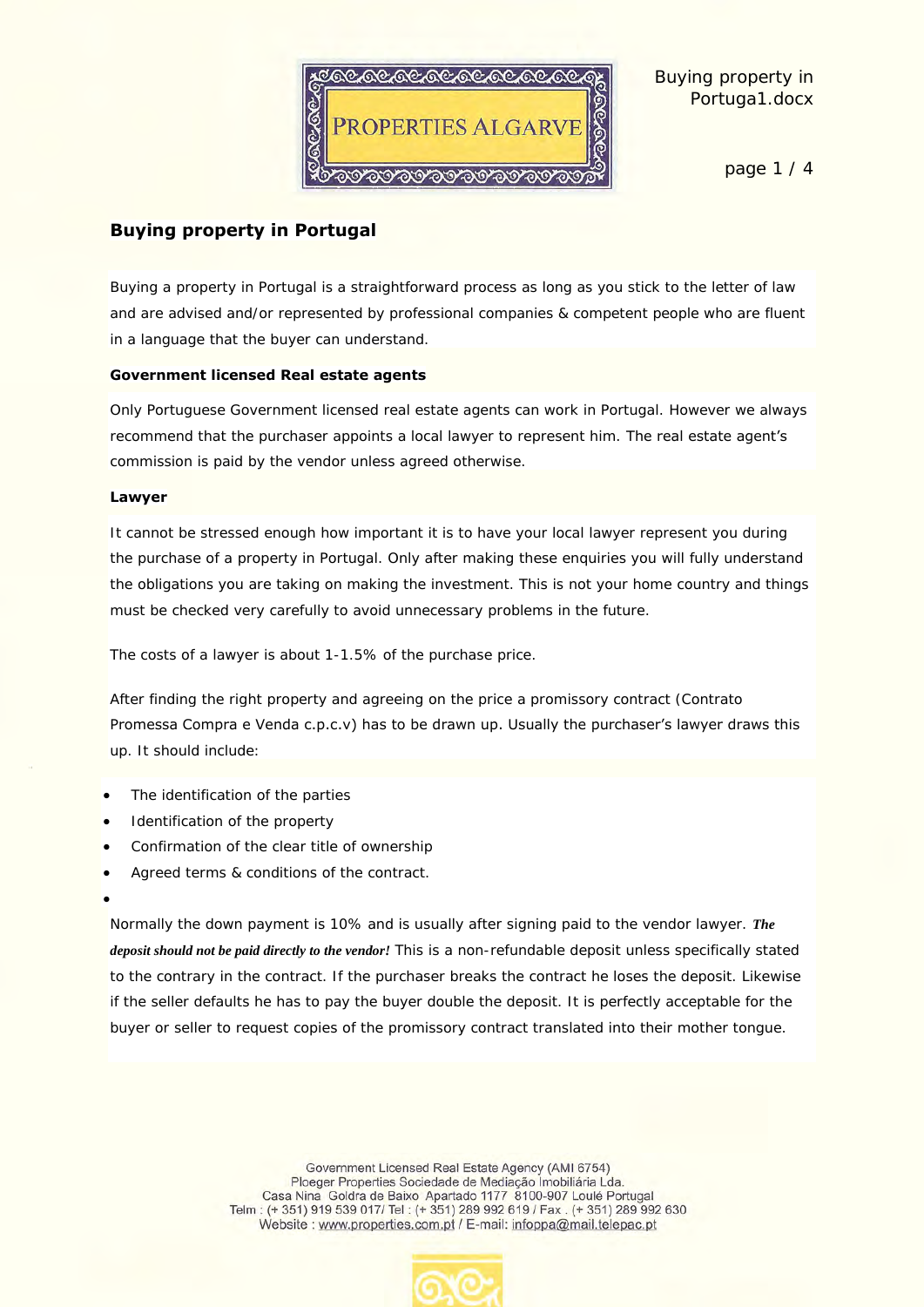

page 2 / 4

#### **Property Tax: IMT**

This tax is payable by the buyer and will have to be paid prior to completion (escritura) The amount varies with the value of the property and will have to be paid over values of more than € 92,407. As a general guide this tax is between 5-6% of the rateable value.

| <b>Permanent habitation (residents)</b> |      |             |
|-----------------------------------------|------|-------------|
| Property value                          | rate | deduct      |
| € 92.407                                | Ω    | $\bigcap$   |
| € 92.407 - € 126.403                    | 2%   | € 1.848,14  |
| € 126.403 - € 172.348                   | 5%   | € 5.840,23  |
| $£ 172.348 - £ 287.213$                 | 7%   | €9.087,22   |
| € 287.213 - € 574.323                   | 8%   | € 11.959,26 |
| € 574.323                               | 6%   |             |
|                                         |      |             |

Example

A property has a value of  $\epsilon$  400.000 would be liable to  $\epsilon$  20.040,74 IMT (400,000 x 8%m which is *the equivalent of 5.228% (20.040,74/400.000)*

| Second habitation (non residents) |      |             |  |  |
|-----------------------------------|------|-------------|--|--|
| Property value                    | rate | deduct      |  |  |
| € 92.407                          | 1%   | ∩           |  |  |
| € 92.407 - € 126.403              | 2%   | € 924,07    |  |  |
| € 126.403 - € 172.348             | 5%   | €4.719,22   |  |  |
| € 172.348 - € 287.213             | 7%   | € 8.163,09  |  |  |
| € 287.213 - € 550.836             | 8%   | € 11.035.30 |  |  |
| € 550.836                         | 6%   | ۰           |  |  |

*For agriculutral land the IMT is 5% and building plots without a ruin 6.5%.*

## **Escritura / Deed**

The final deed will be signed at a public Notary. All the necessary documents will have to be checked before the final deed is read aloud. Your lawyer can sign both the promissory contract and

> Government Licensed Real Estate Agency (AMI 6754) Ploeger Properties Sociedade de Mediação Impbiliária Lda.<br>Casa Nina Goldra de Baixo Apartado 1177 8100-907 Loulé Portugal Telm: (+351) 919 539 017/ Tel: (+351) 289 992 619 / Fax. (+351) 289 992 630 Website : www.properties.com.pt / E-mail: infoppa@mail.telepac.pt

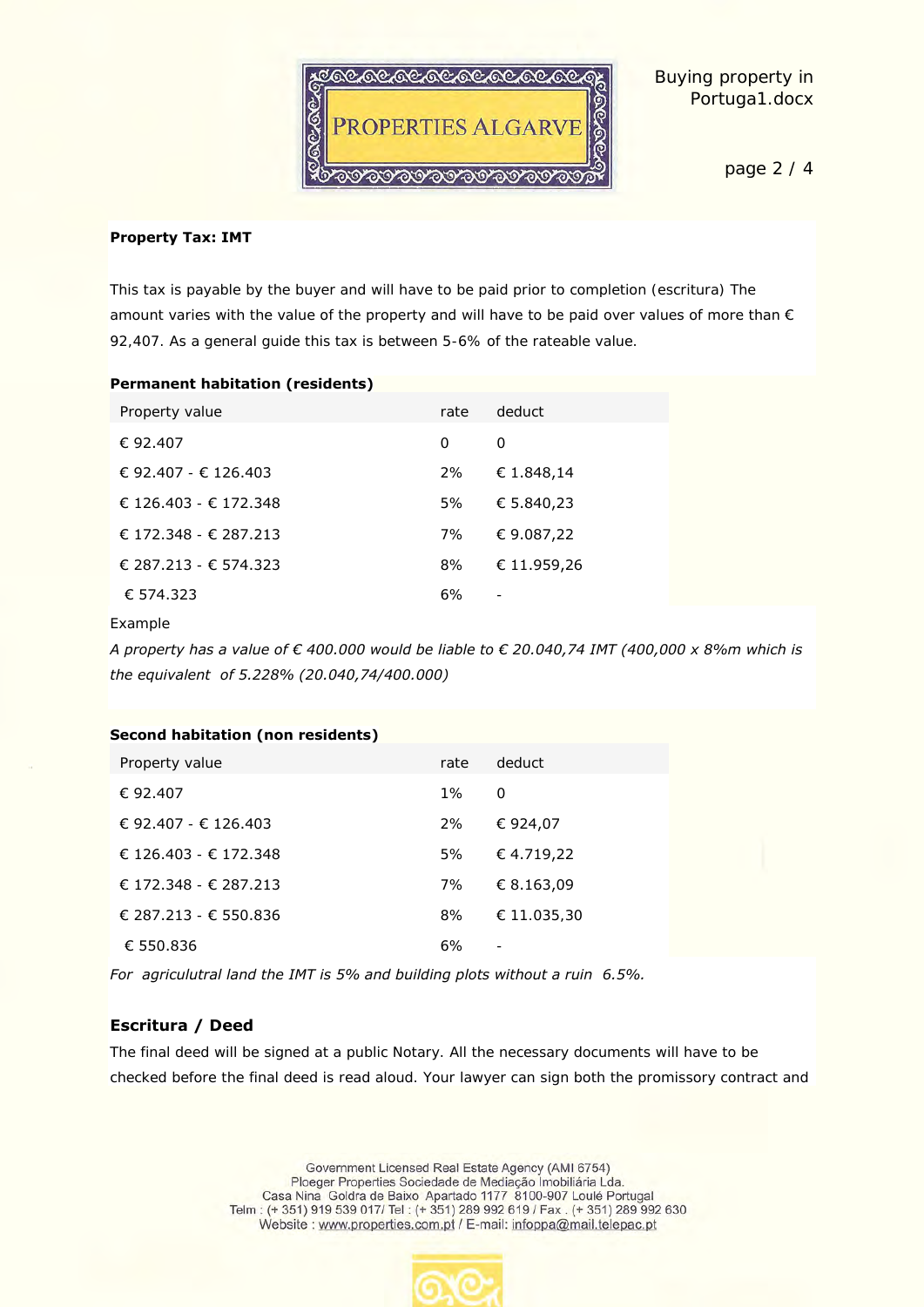

page 3 / 4

the Deed on your behalf with a Power of Attorney. The real estate agency has to identify herself at the Notary office and will be registered in the deed. Only after signing the final deed can the buyer official take possession of the property.

#### **Conservatória do Registo Predial- (Land registry)**

This defines the property by location, size and description and contains the properties legal history. Also check what has been registered conforms to what is actually built as well as the area of the land.

#### **Caderneta Predial / Official tax document**

This is an official document relating to the property and check if the description is the same as in the Land registry. This gives the property its fiscal identification number.

# **Registration & Notary**

Finally (after the deed) your lawyer should register the property in the name of the new owner at the local Land registry. Registration can take several months but is effective the day it was applied for. The purchaser should ask for a copy once it's registered.

## **IMI – Local rates**

In addition to the official registration (registo predial) properties are also registered at the finance department at a certain fiscal rateable value. Your lawyer should also check that all local rates of the last 5 years have been paid

## **Fiscal Number / número do contribuinte**

If you are buying a property you will need a fiscal number at the Tax Department (Finanças). This will come in the form of a card which you will need for payment of annual property tax and to open a Portuguese bank account. Your lawyer will apply for one.

# **Buying Off Shore - Corporate Ownership**

This is a legitimate and a convenient way of buying a property in Portugal without having to pay the high rate of IMT – property transfer tax.

When a property owned by an Off Shore Company is bought, its shares rather than the property itself change hands.

The property itself is an asset of the company and buyers purchase shares in the company. This

Government Licensed Real Estate Agency (AMI 6754) Ploeger Properties Sociedade de Mediação Imobiliária Lda. Casa Nina Goldra de Baixo Apartado 1177 8100-907 Loulé Portugal Telm: (+351) 919 539 017/ Tel: (+351) 289 992 619 / Fax. (+351) 289 992 630 Website: www.properties.com.pt / E-mail: infoppa@mail.telepac.pt